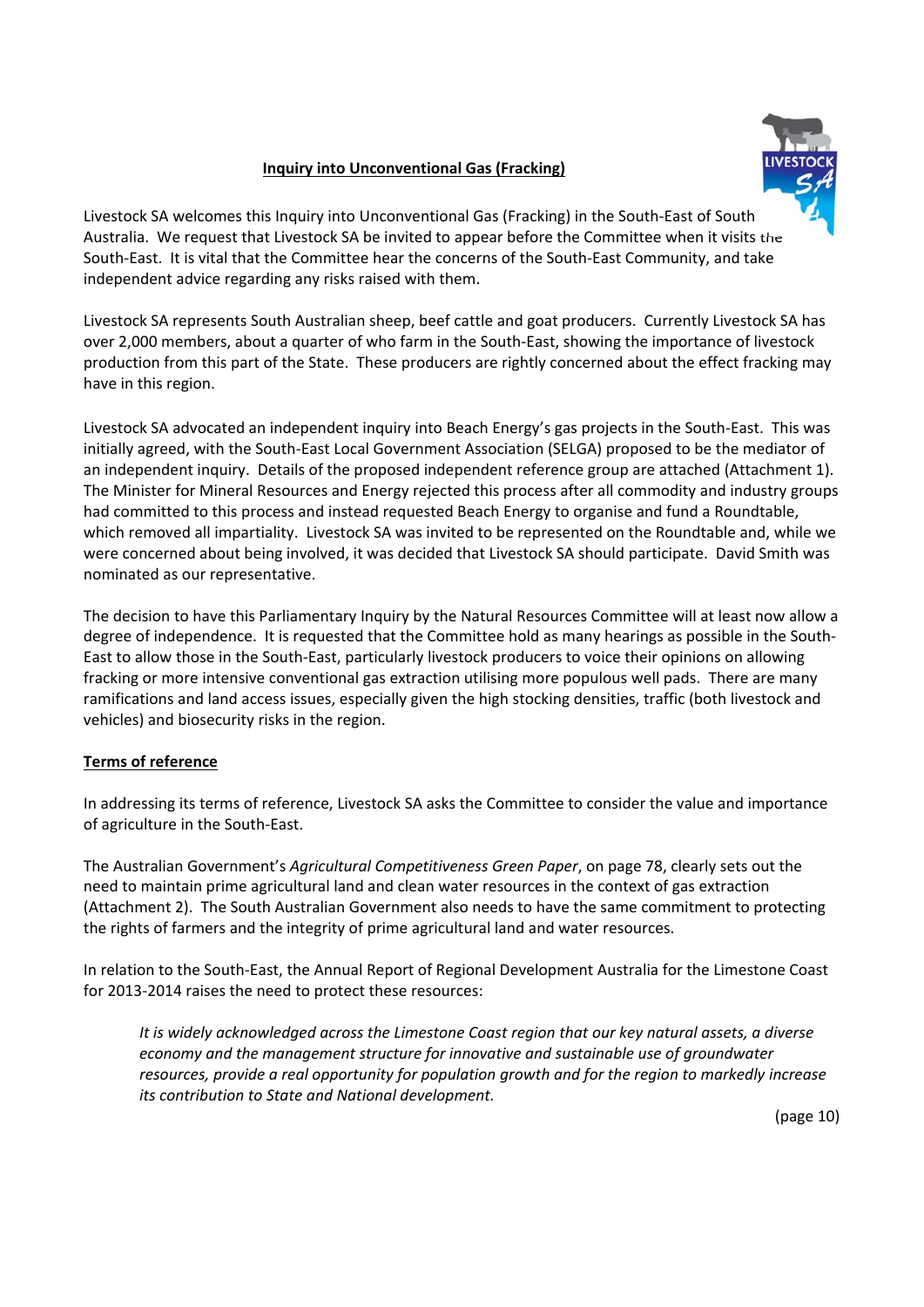Minister Koutsantonis has even acknowledged the importance of the natural resources in the South‐East, when he argued in the media in relation to the threat to agriculture from mining for the need to maintain areas "like the Coonawarra".

And the South Australian Government recognises that "Premium food and wine produced in our clean environment and exported to the world" is an economic priority for the State.

# **PPSA 'Mining and Gas Statement of Principles'**

Livestock SA is one of the six commodity members of Primary Producers SA (PPSA). The other five members are Grain Producers SA, the Horticulture Coalition of SA, Pork SA, SA Dairyfarmers Association and Wine Grape Council of SA.

Mining and gas exploration and developments on primary production land have become issues for many primary producers. A number of concerns have been raised with PPSA and the commodity associations. To date, these concerns have been raised particularly from the South‐East (Limestone Coast), Yorke Peninsula and Eyre Peninsula regions. The PPSA NRM Committee has met with staff from the Department of State Development, with responsibility for the regulation of mining and gas activities. PPSA has subsequently developed a statement of principles relating to mining and gas issues. (Attachment 3).

Unconventional gas exploration was a key topic for discussion at a meeting of PPSA, Livestock SA, Grain Producers SA, the Wine Grape Council of SA, the Horticulture Coalition of SA and SA Dairyfarmers Association in Penola on 15 April 2014, attended by Hon Leon Bignell, Minister for Agriculture, Food and Fisheries. Stuart Sharman (Limestone Coast Grape and Wine Council) provided an insightful presentation on issues arising for wine grape growers from unconventional gas proposals.

## **Livestock SA's concerns**

The development of further gas exploration and fracking potential in the South‐East of South Australia and the potential to conflict with livestock production is of ongoing concern for Livestock SA. Farmers supplying both domestic and overseas markets are very concerned that they may be forced to include information on National Vendor Declarations (NVDs) which could jeopardise these markets.

No matter how good regulatory measures are, there are still very real risks for our industry. Are these risks at an acceptable level now or will the Government risk the \$3 billion dollar South‐East State GDP contribution that is solely dependent on underground water resources?

All towns in the prescribed Lower Limestone Coast Water Allocation Plan area are reliant on the underground water resource for drinking water. Accidents occur within all industries that were not meant to happen. Despite the low risks quoted by the resources industry, increasing the magnitude of an operation significantly increases the proportionate risk of a well failure or accidents whereby risk becomes a reality. The risks associated with well leakage or failure are further magnified when the South Australia‐Victoria Border zone groundwater investigation found that there is significant vertical movement of water between our aquifers demonstrating continual interconnectivity (S. Mustafa & J. Lawson, Department for Water 2011). Any contamination is therefore not likely to be contained to one aquifer. Compounding this problem is the many layers of hyper-saline aquitards that will be drilled through, along with potential release of radioactive isotopes and undesirable contaminants that could potentially be mobilised within the rock strata.

Short term gas well extraction life cycles of 15 to 30 years should not outweigh risking centuries of guaranteed high quality and high volume agricultural produce from this region. The combination of multiple drill holes per well pad, slick water, horizontal drilling, high volume and high pressure fracture stimulation which has been practiced since 2007 is still in its infancy. There is mounting evidence in the American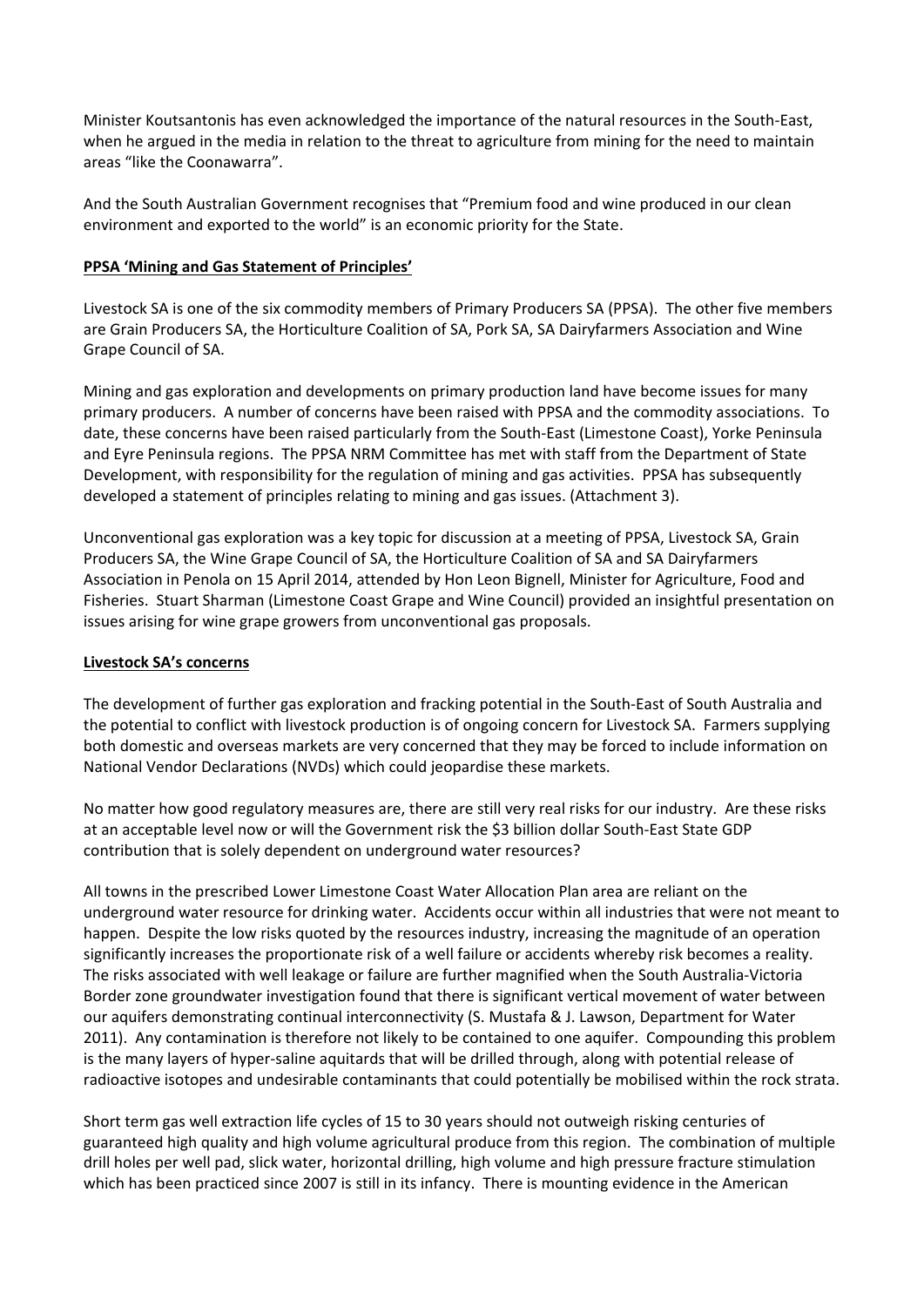Marcellus shale basin that gas well integrity and cement lifetime presently do not appear to be at acceptable levels. This needs to be addressed by the Inquiry, given that underground conditions of geothermal activity and a history of volcanic activity in the South‐East provide conditions which are conducive to rapid cement failure (D. Mavroudis, PIRSA 2001).

As the aforementioned methodology is yet to be adequately assessed in South Australia despite recently being commissioned within the Cooper Basin, Livestock SA recommends a halt to further developments as we should not be experimenting on agricultural land. Professor Tony Ingraffea (Cornell University) and Louis Allstadt (ex Vice President Exxon Mobil) warn that time is the true litmus test for well longevity. Sufficient time and adequate base level groundwater testing has not been conducted to assess impacts to the Cooper Basin. This issue may be a legacy for South‐East farmers, local residents and Government to resolve 20 to 50 years in the future, once the gas companies have long departed and are not even required by current legislation to ameliorate any damage caused. Gas resources will still be present in decades to come at which point we will have had time to re‐assess the technology's viability via the impact shale gas extraction has had worldwide.

Land access issues are more prevalent in the South-East due to livestock density and intensive grazing practices. Disease spread from the movement of vehicles between properties can have far greater impacts both spatially and in intensity. This is not pastoral country where slight slip‐ups might go undetected. Furthermore close examination of the gas fields on Google Maps depicting Barrow Island Western Australia reveal well pads from 400m down to less than 200m apart covering almost the entire southern half of the island. An even closer examination reveals wheel tracks criss-crossing randomly between pads, whilst this has appeared to have occurred during the well drilling phase and although the gas field is now "mature" and they now seem to be using the established tracks, the damage to the vegetation and soil structure is still quite evident from the aerial photography. This insensitive impact on South‐East properties would be economically crippling for producers. In addition, the linking of wells with pipelines and new roads and the necessary easements is not well understood. The practice of laying the pipes directly on the surface which appears to now be the case in many gas fields would be an intolerable inconvenience costing primary producers and even reducing access for wildlife.

## **Summary**

The use of new unconventional gas extraction methodology has changed in the last decade and is still being developed. While the known threats are addressed, this submission does not list the many documented cases of failure and contamination caused by shale gas extraction in other countries. Of particular interest is that resources companies and the State regulator commonly dismiss this problem as being caused by "cowboys" within the industry. If Beach Energy and Santos have documented cases of less than desirable outcomes for the environment that involve hydrocarbon spills and release of radioactive material into potable aquifers, are they reputable companies? Have other Australian States, all of which claim having the best regulatory framework, failed in these instances?

Livestock SA opposes any industrial development if there are known unquantifiable risks to a significant water resource that underpins some of the State's most valuable agricultural land. We welcome the Parliamentary Inquiry, and the opportunity for the Committee to get true independent advice on all risks raised with them by the South‐East community and primary producers.

‐‐‐‐‐‐‐‐‐‐‐‐‐‐‐‐‐‐‐‐‐‐‐‐‐‐‐‐‐‐‐‐‐‐‐‐‐‐‐‐‐‐‐‐‐‐‐‐‐‐‐‐‐‐‐‐‐‐‐‐‐‐‐‐‐‐‐‐‐‐‐‐‐‐‐‐‐‐‐‐‐‐‐‐‐‐‐‐‐‐‐‐‐‐‐‐‐‐‐‐‐‐‐‐‐‐‐‐‐‐‐‐‐‐‐‐‐‐‐‐‐‐‐‐‐‐‐‐‐‐‐‐‐‐

S. Mustafa & J. Lawson. "South Australia‐Victoria border zone groundwater investigation: Results of the pumping test program", Science, Monitoring and Information Division Department for Water. August 2011

D. Mavroudis, PIRSA 2001, "Risks Associated with Drilling and Well Completion Practices in the Cooper/Eromanga Basins"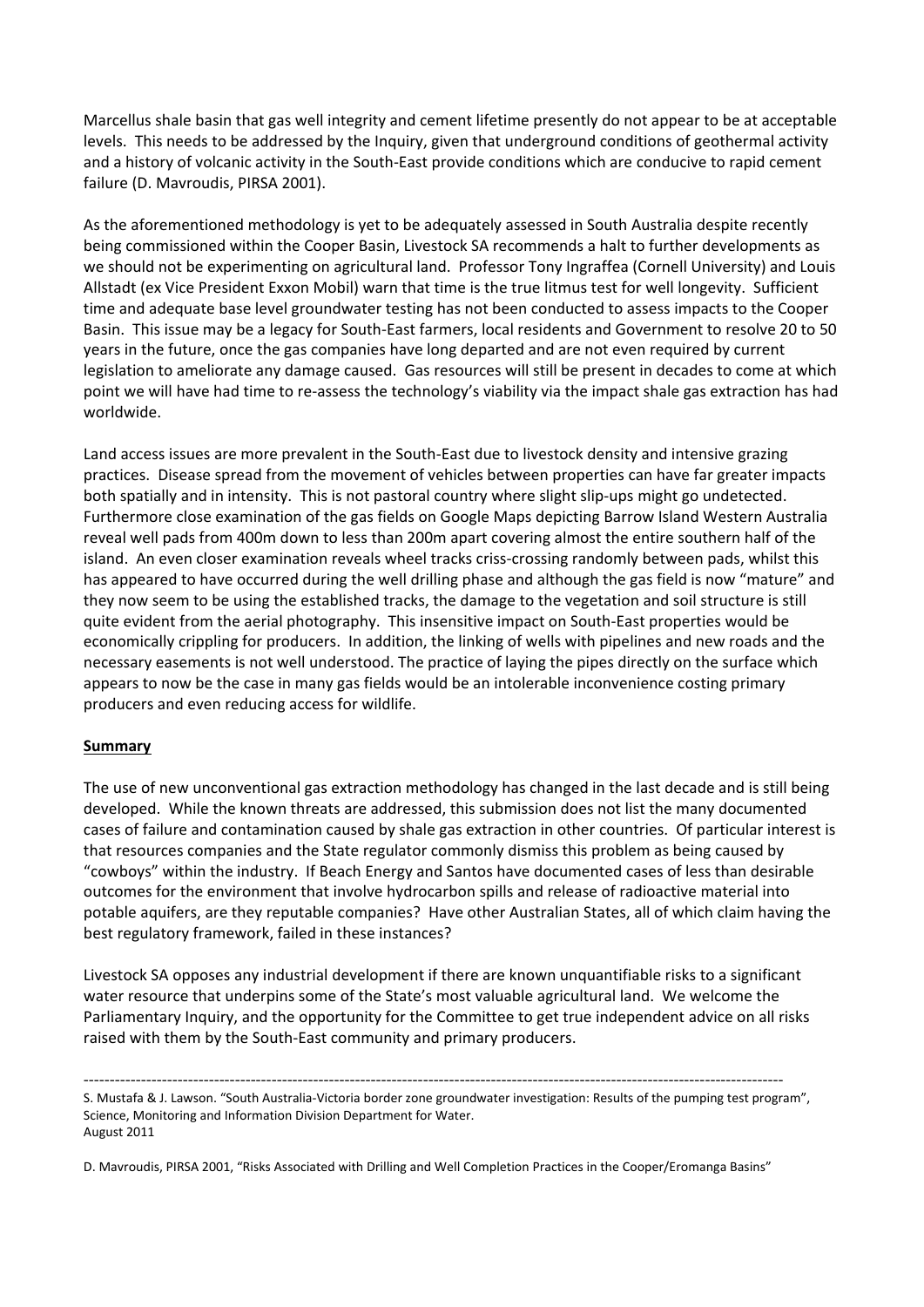## **Independent Reference Group for Petroleum in**

#### **Unconventional Reservoirs in the South East of South Australia**

### **Terms of Reference**

#### **Objectives**

The Independent Reference Group for Petroleum in Unconventional Reservoirs in the South East of South Australia has been established as an impartial body to:

- Focus on potential environmental, social, health and economic impacts and benefits relating to oil and gas exploration and development activities in unconventional rock reservoirs in the South East of South Australia.
- Identify and address (or establish mechanisms to address) questions, concerns and issues relating to such impacts. To this end this may entail identifying relevant research and studies that may require to be commissioned.
- Provide a forum for stakeholder engagement on all concerns and issues relating to oil and gas exploration and development activities in unconventional rock reservoirs in the South East of South Australia.
- Provide relevant information to assist the regulator in advising the Minister for Mineral Resources and Energy on all Statements of Environmental Objectives (SEO) assessments and approvals for activities in unconventional rock reservoirs in the South East of South Australia, all in accordance with Part 12 of the *Petroleum and Geothermal Energy Act 2000*.
- Inform the Minister for Mineral Resources and Energy on state policy in relation to oil and gas exploration and development activities in unconventional rock reservoirs in the South East of South Australia.

#### **Membership**

The membership comprises of an Independent Chair or Co-Chairs appointed by the Minister for Mineral Resources and Energy and nominated representatives and their nominated proxy from key government and non‐government organisations including from, but not limited from the following:

- 1. Energy Resources Division, Department of State Development (member and secretariat).
- 2. CSIRO (member and possible Chair or Co‐Chair)
- 3. Environment Protection Agency South Australia (member)
- 4. Department of Environment, Water and Natural Resources (member)
- 5. Department of Primary Industries and Resources (member)
- 6. South East Local Government Association (member)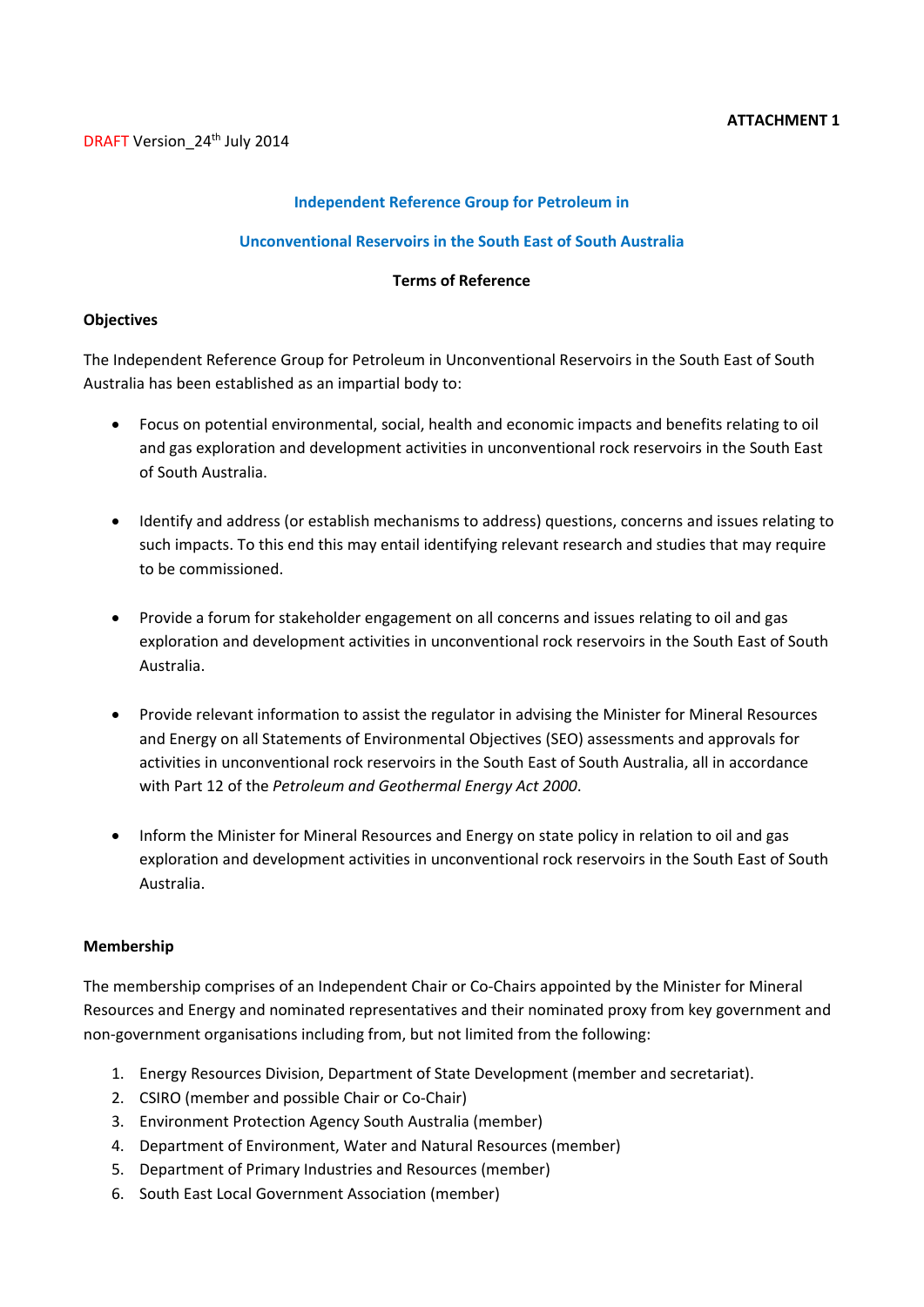- 7. South East Natural Resources Management Board (member)
- 8. South East Health Advisory Council (member)
- 9. APPEA (member)
- 10. SACOME (member)
- 11. Primary Producers SA (member)
- 12. Doctors of the Environment (member)

Secretariat support will be provided by Energy Resources Division, Department of State Development to assist in delivering the groups objectives.

# **Deliverables**

The reference group will achieve its objectives through:

- 1) Appropriate stakeholder and community representation
- 2) Appropriate expert advice on identified issues
- 3) Commissioning relevant studies and research as required. Funds would come from existing budgets.
- 4) Collating and disseminating relevant and technical information as appropriate
- 5) Identifying necessary baseline and ongoing monitoring for potential impacts as appropriate.

## **Meetings and Governance**

The reference group will:

- 1) Be chaired by an independent person or persons appointed by the Minister for Mineral Resources and Energy.
- 2) Secretariat will be provided by the Department of State Development Energy Resources Division.
- 3) Meet on a monthly basis initially to establish itself and its work priorities.
- 4) Meet thereafter as required to monitor key milestones.
- 5) Not be responsible for the funding of any research or any other studies or work necessary to be undertaken to fulfil its objectives.
- 6) Remain as a standing committee until such time the Independent Reference Group concurs all tasks and projects have been completed to an extent that the Group has delivered or will deliver outputs aligned with its objectives.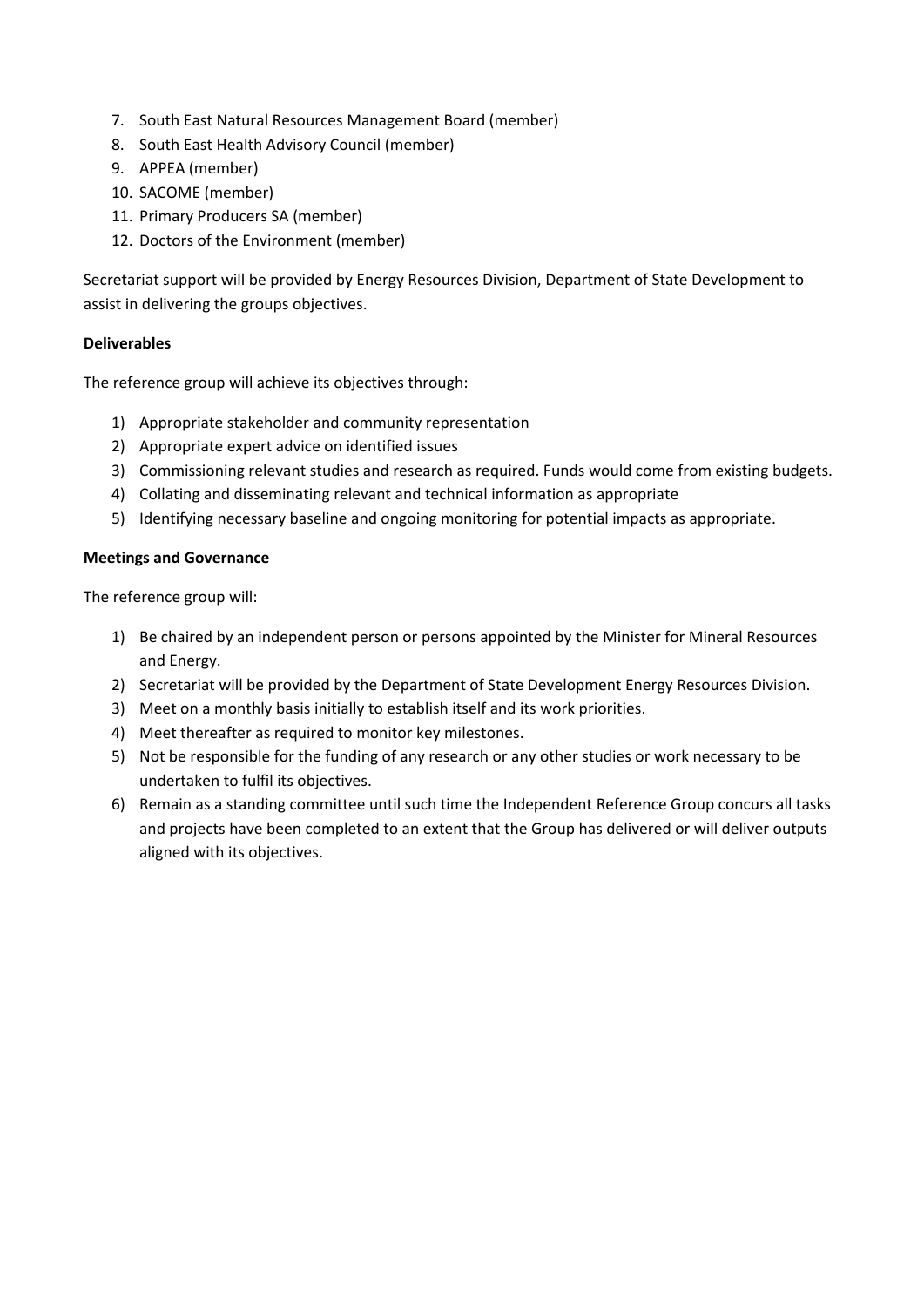### **From the Australian Government's** *Agricultural Competitiveness Green Paper***, page 78**

Prime agricultural land and clean water resources are key assets for farmers, local communities and the nation as a whole. The Australian Government is committed to protecting the rights of farmers and the integrity of prime agricultural land and water resources. Farmers are entitled to a fair return for access to their land. This has the potential to benefit farmers through higher returns than would otherwise be earned from the property. Sustainable local communities and a lasting positive legacy from resource extraction must be built. In order to build and maintain coexistence the following principles should be at the heart of coal seam gas development (Figure 21).

## **Figure 1 Principles for coal seam gas**



Source: Adapted from The Coalition 2013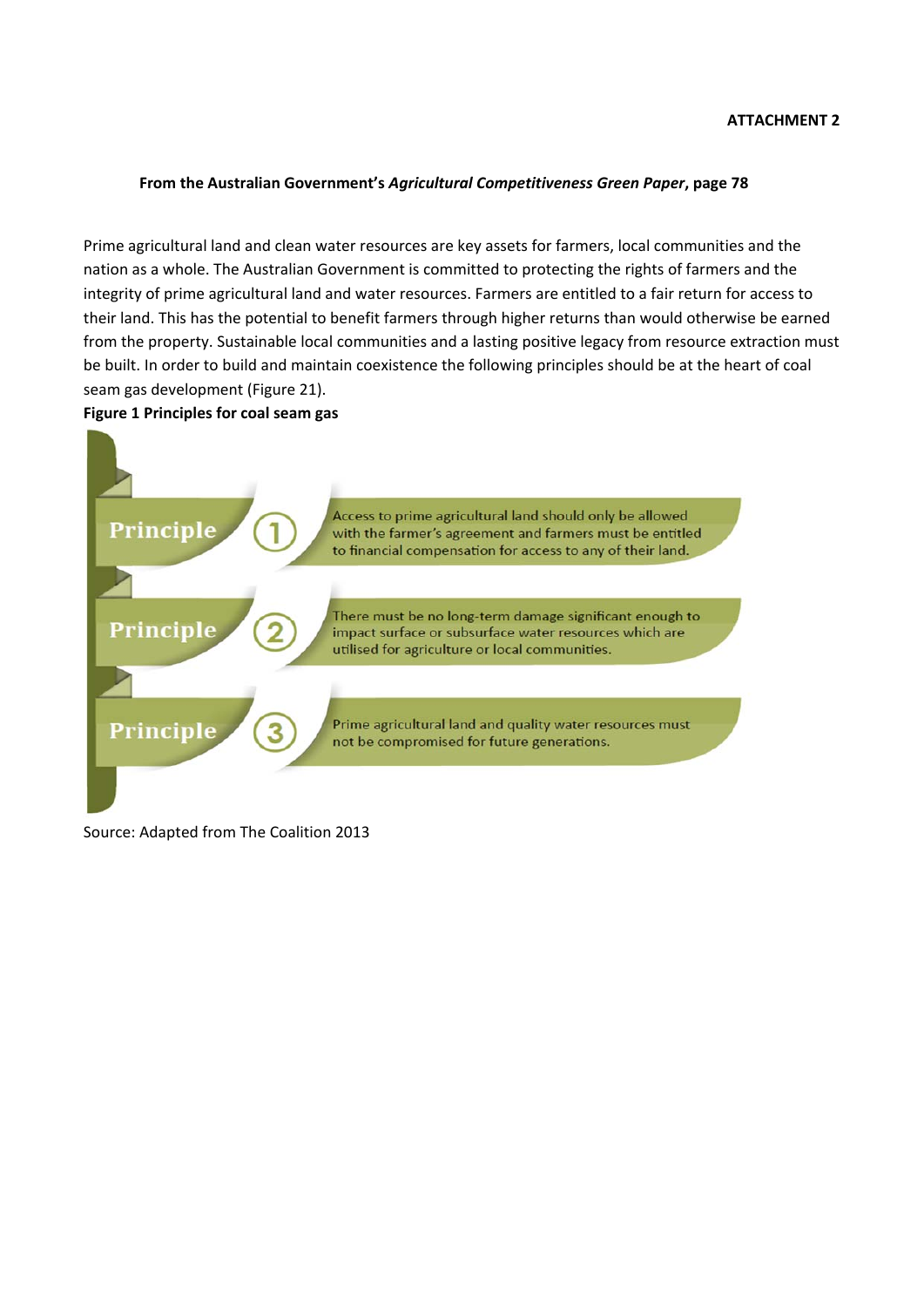

## **Mining and Gas Statement of Principles**

It is vital that decision‐making on mining and gas projects is underpinned by a robust knowledge base and that local communities are well informed to determine their own positions on proposals. Local communities should have their interests respected and not overridden or ignored by outsiders.

PPSA supports the following principles:

- The profitability and long-term sustainability of food and fibre production must not be compromised.
- Australia's reputation for safe, clean quality food must not be compromised.
- Water resource quality and quantity should not be compromised.
- Social, economic and environmental outcomes must not be compromised.
- A long‐term view must be taken in assessing mining and gas proposals, considering any possible long‐ term impacts and seeking to prevent significant negative impacts over a long timescale.
- The key to productive relationships between agriculture and mineral and petroleum industries is relationships built on genuine trust and goodwill and appropriate community engagement.
- Landholder rights impacted by mineral and petroleum licences must be protected by strong regulatory frameworks.
- Land access agreements should recognise landholder and occupier property rights, and the negotiations must be respectful of farmers.

Community engagement must be consistent with the following principles:

- Transparency and full disclosure;
- Early and ongoing collaboration;
- Inclusiveness;
- Ethical and responsible business practice;
- Integrity and appropriate behaviour;
- Capacity building; and
- Listening and responding to community concerns.

Any land access agreements should include:

- Appropriate recompense for the full range of costs;
- Clear agreements with landholders regarding the disposal and acquisition of any exploration or extraction licence;
- Mining practices including compliance with drilling legislation and regarding the use of chemicals;
- Biosecurity requirements;
- WH&S requirements;
- Rehabilitation of land;
- Appropriate long‐term insurance and bond arrangements;
- Arrangements for normal agricultural operations; and
- Any and all conduct while operating within the landscape.